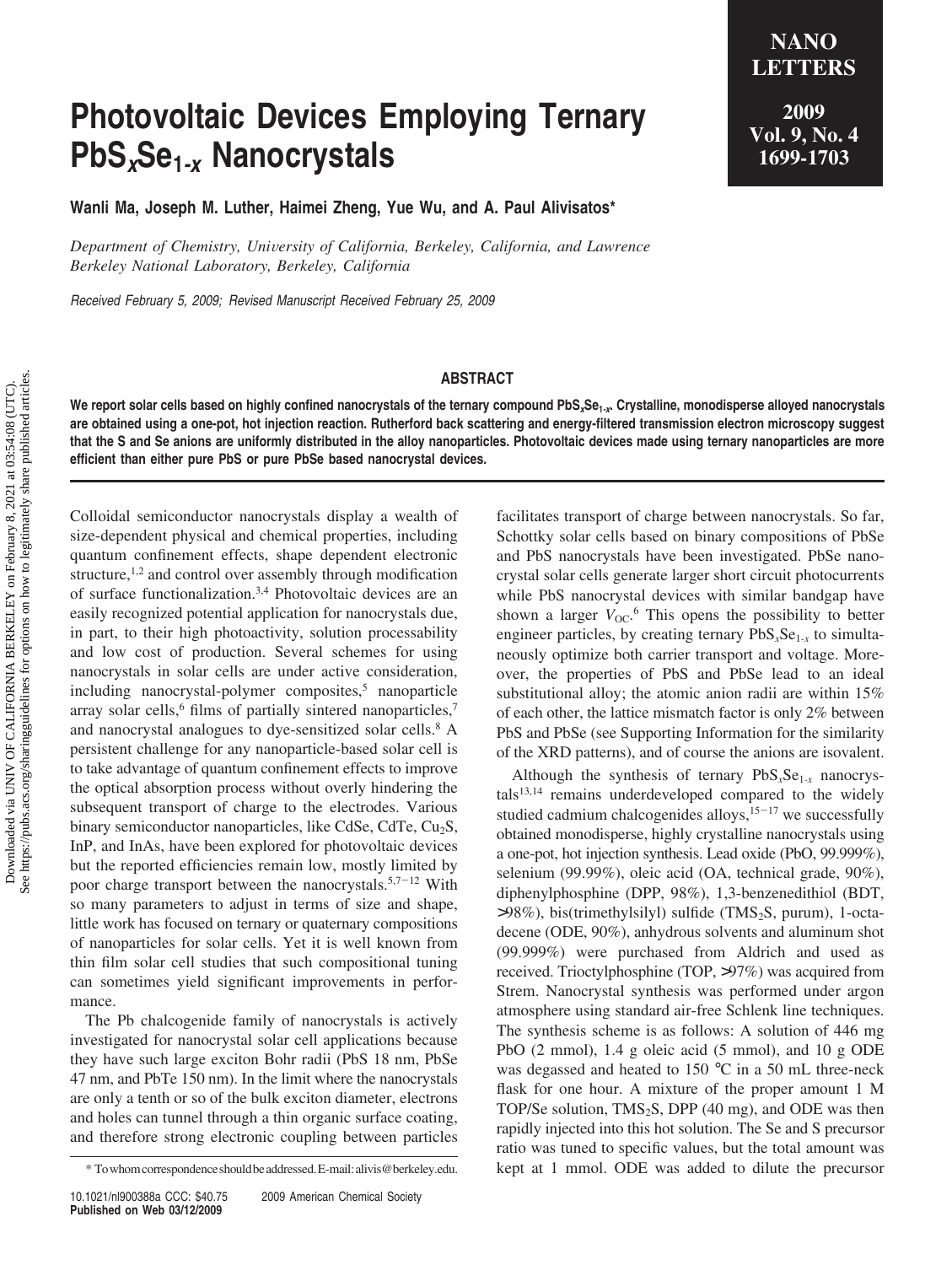solution to 2 mL total. The nanocrystals were grown at 150 °C for 90 s, and the reaction was rapidly quenched by placing the flask in a room-temperature water bath and injecting 5 mL of anhydrous hexane. The nanocrystals were purified by precipitation twice in hexane/ethanol and once in hexane/ acetone and stored in a glovebox.

Achieving and characterizing a uniformly alloyed nanocrystal remains difficult.16 Complications arise from the difference in precursor solubility and reactivity at a given temperature, and in the difference between nucleation and growth of nanocrystals. Since  $TMS<sub>2</sub>S$  is more reactive than TOP/Se, the stoichiometric ratio of S to Se in the resulting nanocrystal sample was greater than the injected precursor ratio. The composition of the resulting nanocrystals was characterized using energy-filtered transmission electron microscopy  $(EF-TEM)^{18}$  to determine whether the nanocrystals resulted in separately nucleated PbS and PbSe, core-shell architectures, or alloyed composites. Figure 1A-C show zero loss and EF-TEM images of a sample of ∼7 nm PbS<sub>0.7</sub>Se<sub>0.3</sub> taken at the same position on a TEM grid. To achieve strong elemental signals, for EF-TEM we found it necessary to use large nanocrystals and exchange the oleate ligands on the nanocrystal surface by adding a small amount of butylamine and washing the nanocrystals the following day such that the nanocrystals will not self-assemble into close packed arrays. All nanocrystals in Figure 1A (zero loss) appear in both the S mapping of Figure 1B and at a corresponding location in the Se mapping of Figure 1C. The selected areas in Figure 1A–C make the comparison easier and are shown in greater detail in Figure 1D with the S and Se maps overlaid. The TEM results indicate that to some extent both Se and S are distributed inside each nanocrystal without apparent phase separation. Note that S is more prevalent than Se in the sample (i.e.,  $PbS<sub>0.7</sub>Se<sub>0.3</sub>$ ). Figure 1A inset shows a high-resolution TEM image of a single nanocrystal. Uniform lattice structure with no obvious stack faults or core-shell structure is observed. See Supporting Information for additional TEM images of well-packed oleate-capped ternary PbSSe nanocrystals.

Rutherford backscattering spectroscopy (RBS) was then used to investigate the actual anion ratio. Figure 2 shows results from RBS data taken on a series of samples where the relative amount of S in the precursor ratio  $(S/(S+Se))$ was systematically varied from 0 to 1. The graph shows a clear nonlinearity in the percent incorporation of anions in the nanocrystals compared to fraction present in the original precursor solution. For example, only 30% S in the precursor is needed to make nanocrystals with 70% S composition. Presumably, this nonlinearity results from the different reactivity of the chalcogen precursors. We also find that for longer reaction times, more Se is incorporated (see Figure S5 in Supporting Information) indicating a possible radial gradient in composition; however, to be consistent, all nanocrystals used in devices were only allowed to grow for 90 s, thus suppressing such a gradient. RBS data shows that all samples display Pb rich composition regardless of whether or not Pb was in excess during synthesis.



**Figure 1.** (A) Bright-field TEM image showing 7 nm  $PbS_{0.7}Se_{0.3}$ nanocrystals. Scale bar represents 10 nm. Inset shows the high degree of crystallinity of a single ternary nanocrystal without an obvious core-shell configuration. (B) Energy filtered TEM image at the same location as in panel A, showing in red regions containing sulfur. (C) EF-TEM showing selenium map in blue. (D) The outlined region in panels  $A-C$  is enlarged and overlaid to show sulfur and selenium in each nanocrystal.

For optical characterization, the alloyed nanocrystals were suspended in tetrachloroethylene. Absorbance spectra for nanocrystals with different compositions are displayed in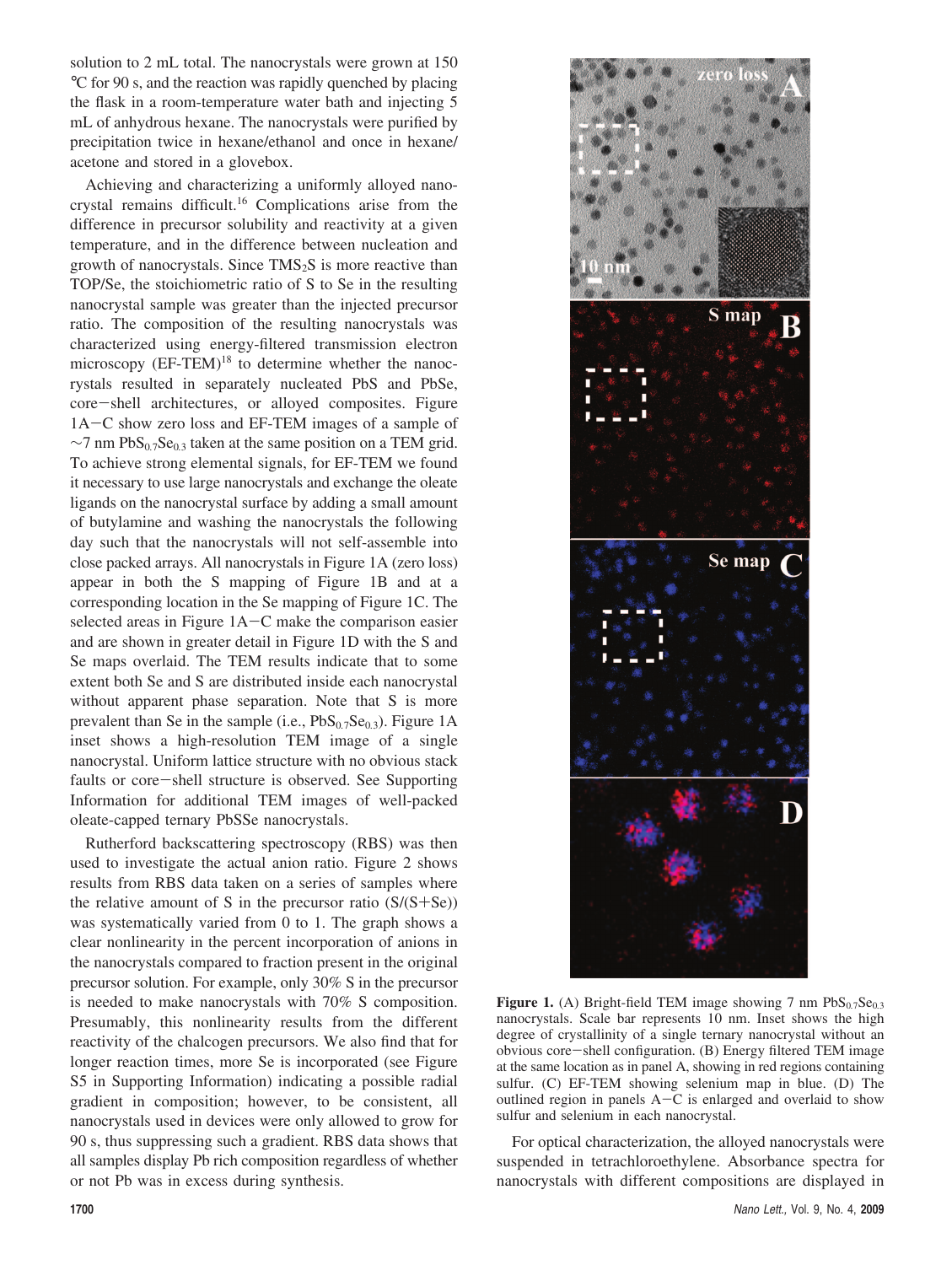

**Figure 2.** Rutherford back scattering is used to measure the relative amount of sulfur in the product versus the relative amount of sulfur in the precursor injection solution. The bowing is due to the higher reactivity of the sulfur precursor (TMS<sub>2</sub>S) to that of the selenium precursor (TOP/Se).

Figure 3A. Arising from the smaller bandgap of PbSe relative to PbS for a given size, $19$  we notice the red shift of the first excitation peak with reduced S composition. This trend can be observed more clearly in the inset of Figure 3B, which shows a linear relationship between the nanocrystal bandgap energy and the composition ratios. Vegard's Law predicts the structure and function of many alloyed materials: *E*alloy  $\chi = \chi E_A + (1 - \chi)E_B$ , where  $\chi$  is the mole fraction,  $E_A$ ,  $E_B$ , and *E*alloy are the band gap energy (or other properties) of pure composition A, pure composition B, and the alloyed material, respectively. However, this linear relationship does not apply to several classes of semiconductor alloys. For example, both bulk and nanocrystal CdSe*x*Te1-*<sup>x</sup>* alloys display pronounced nonlinear "optical bowing" effects.<sup>16,17</sup> Zunger and co-workers explain this type of observation by identifying three structural and electronic factors leading to nonlinearity of ternary compounds: different atomic size, electronegativity values of ions, and different lattice constants of the binary structures.<sup>20,21</sup> A substantial lattice mismatch (11%) also exists between the binary semiconductors CdS and CdTe that leads to enhanced nonlinear effects there also. However, in the case of  $PbS<sub>x</sub>Se<sub>1-x</sub>$  there is only a 2% lattice mismatch between PbS and PbSe, so it is reasonable to observe less nonlinearity with composition in this alloy system, considering also that the difference in atomic size and electronegativity are the same as that for the cadmium chalcogenides. The absorbance and photoluminescence (PL) of PbS, PbSe, and PbS<sub>0.7</sub>Se<sub>0.3</sub> nanocrystals with similar diameter are shown in Figure 3B. The full width at halfmaximum (fwhm) of PL is 188, 136, and 122 meV for PbS, PbS<sub>0.7</sub>Se<sub>0.3</sub>, and PbSe, respectively. The structured absorbance and relatively narrow PL peaks of alloyed nanocrystal indicate the sample is nearly monodisperse, which exclude the possibility of the coexistence of separate PbSe and PbS in the final synthesized nanocrystals. The uniformity of our alloyed nanocrystal structure can be further indicated by the 100 nm Stokes shift, which lies between 120 nm for PbS and 70 nm for PbSe. This result is also consistent with Vegard's Law for a true alloy.

We have fabricated back contact Schottky junction devices containing ternary Pb chalcogenide nanocrystals using methods reported by Nozik and co-workers for binary PbX nanocrystals.6,22 Briefly, patterned ITO coated glass slides were acquired from Thin Film Devices Inc. (20  $\pm$  5 ohms/ sq, ITO thickness ∼300 nm). The substrates were cleaned by ultrasonication in various solvents and films of nanocrystals were deposited by sequentially dipping the substrate in a hexane solution containing the nanocrystals (∼25 mg/ ml) followed by dipping in a 0.01 M BDT solution in acetonitrile.23 This process was repeated such that the resulting film thickness was near 100 nm as was shown to be the optimum for PbSe devices.<sup>24</sup> Aluminum back contacts were then evaporated on the nanocrystal film in a glove box, and all processing and measurements were air free. To verify reproducibility of the data, three devices were made for each batch of nanocrystal with eight working pixels on each device (active area of  $4 \text{ mm}^2$ ). AM1.5G illumination was obtained with a Spectra Physics Oriel 300 W Solar Simulator. The integrated intensity was set to 100 mW/cm2 using a thermopile radiant power meter (Spectra Physics Oriel, model 70260) with fused silica window and verified with a Hamamatsu S1787-04 diode.

Figure 4 shows the composition-dependent device performance. The *x*-axis represents composition change from pure PbSe, to pure PbS, versus various photovoltaic device parameters. Previous reports of PbS and PbSe nanocrystal



**Figure 3.** (A) Absorbance spectra of alloyed nanocrystals with gradually increased S concentration. All nanocrystals are ∼4 nm in diameter and are grown for 90 s. (B) Absorbance and photoluminescence of pure PbSe, pure PbS, and PbS<sub>0.7</sub>Se<sub>0.3</sub> with similar size. The PL shows no broadening over the pure binary nanocrystals. Inset shows the variation of nanocrystals bandgap energy with different S concentrations.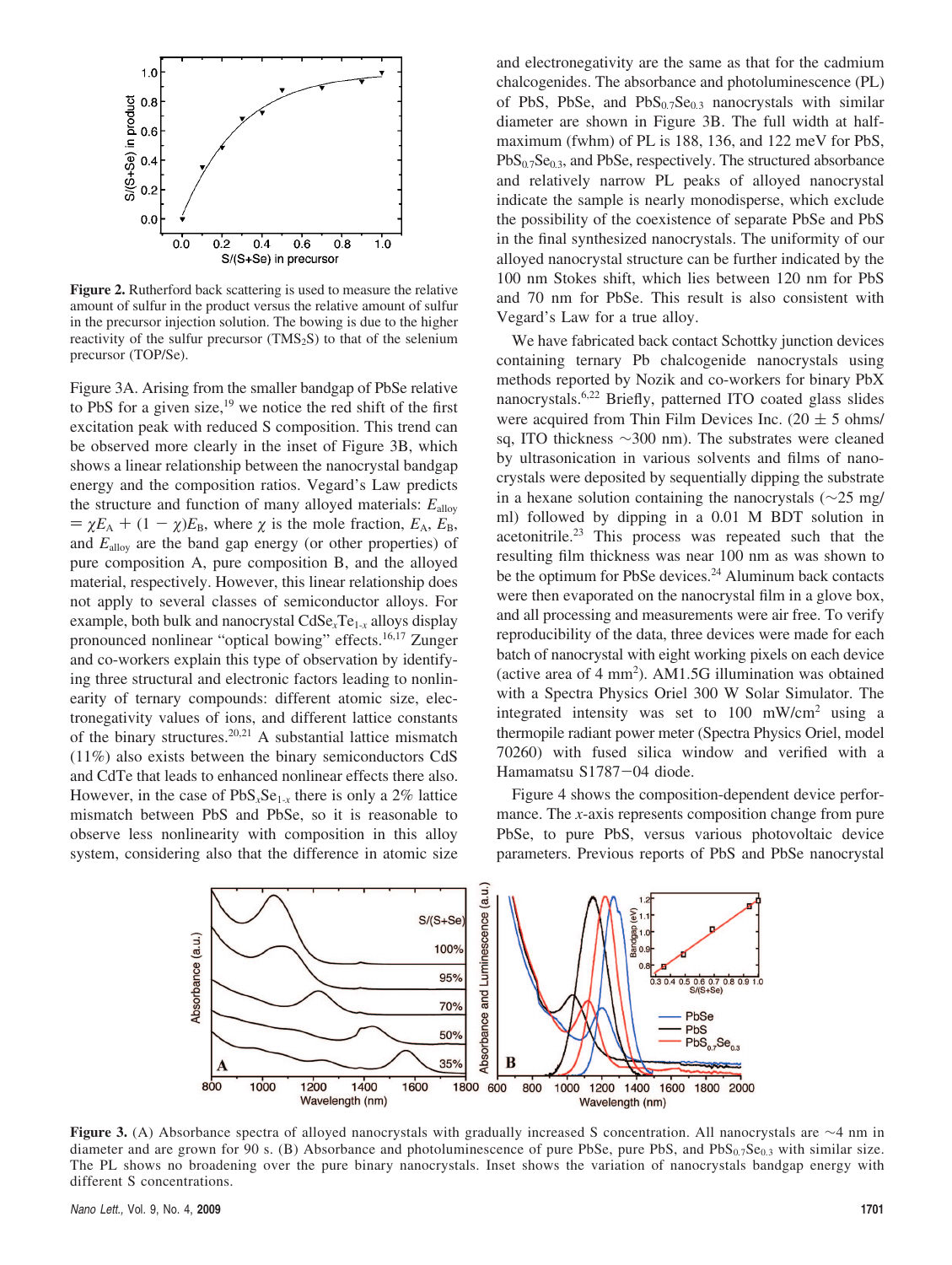

Figure 4. (A) Short circuit current density (black) and open circuit voltage (red) of solar cells made of nanocrystals with different varying S concentrations. (B) 1-sun efficiency of devices made of nanocrystals with different S concentrations.  $J-V$  curve of best performing solar cell device based on  $PbS<sub>0.7</sub>Se<sub>0.3</sub>$  nanocrystals is shown in the inset of part (B). The error bars indicate the variance among 8 devices on each substrate.

devices have revealed higher *V*<sub>OC</sub> for PbS devices but larger *J*<sub>SC</sub> with PbSe.<sup>6,23,25</sup> Our binary PbS and PbSe results agree but interestingly, we find ternary PbS<sub>x</sub>Se<sub>1-x</sub> nanocrystals perform better. The  $J_{SC}$  is mostly unaffected between S concentrations of  $0-65\%$ . Beyond 65% the *J*<sub>SC</sub> rises slightly and then begins dropping at 80%. The  $V_{\text{OC}}$  is as much as double that of PbSe when using  $PbS_{0.7}Se_{0.3}$ .

As a result of both improved  $J_{\rm SC}$  and  $V_{\rm OC}$ , ternary  $PbS_xSe_{1-x}$ nanocrystals achieve higher efficiency than pure binary nanocrystal PbSe and PbS, as shown in Figure 4B. In fact, all devices employing ternary nanocrystals regardless of the actual anion ratio performed better than each binary control device.  $PbS_{0.7}Se_{0.3}$  has the best 1-Sun power conversion efficiency of 3.3% with a  $J_{\rm SC}$  of 14.8 mA/cm<sup>2</sup>, a  $V_{\rm OC}$  of 0.45 V, and a fill factor of 50%. The *<sup>J</sup>*-*<sup>V</sup>* curve is shown in the inset of Figure 4B. The efficiency of devices based on pure PbS and PbSe is 1.7 and 1.4%, respectively, which is consistent with previously reported results.6,25 In our devices, there is a 2-fold improvement for optimized alloyed nanocrystals compared to binary nanocrystals.

It has been documented that PbS and PbSe arrays of this nature have charge-trapping states within the bandgap arising from ligand exchange and potentially damage during the metal deposition.<sup>22,26,27</sup> We hypothesize that the better performance of ternary nanocrystals is due to a combination of material properties as well as a redistribution of the trap states. The higher current produced by PbS*x*Se1*-x*, may arise from a significantly larger exciton Bohr radius than PbS (but smaller than PbSe) due to the incorporation of Se (46 nm for PbSe and 18 nm for PbS). The larger Bohr radius delocalizes the carriers, establishing greater electronic coupling between nanocrystals, which can diminish the effects of nanocrystal surface traps and therefore facilitate charge transport. As indicated in Figure 4A, an incorporation of ∼30% Se into PbS substantially improves the current density of the cell.

PbS cells have a larger *V*<sub>OC</sub> compared to PbSe with the same bandgap. According to Schottky junction theory, the barrier height (proportional to  $V_{\text{OC}}$ ) of an ideal metalsemiconductor contact is determined by the relative position between metal work function and semiconductor Fermi energy.28 In all devices reported here, aluminum (work function of 4.28 eV)<sup>29</sup> is used as the contact and the *p*-type nanocrystal films have a Fermi level deeper than aluminum. The size dependent conduction and valence band edge of PbS and PbSe nanocrystals have recently been measured and PbS is reported to have energy levels closer to vacuum energy than PbSe.<sup>19</sup> However, in practical Schottky junctions, one major limitation is that the  $V_{OC}$  cannot exceed half the bandgap. Otherwise, the minority carrier density would be larger than the majority carrier density at the junction, thus forming an inversion layer. $30$  In the situation of these devices, therefore, the true limit of the  $V_{OC}$  is governed by the difference between the intrinsic level (at mid gap) and the Fermi level of the nanocrystal film, so long as the work function of the metal contact is closer in energy to vacuum than the intrinsic energy of the semiconductor. Since the Fermi level of nanocrystals is closely related to the trap states, the density of trap states within the bandgap is most likely the cause of the differing voltages of the materials. Because of different surface energies of the binary phases to the ternary, the position and density of traps states at least at the surface in PbS, PbSe, and PbS*x*Se1*-x* may vary. This difference could determine the relative position of the Fermi level to the valence band edge of the nanocrystal film and therefore may lead to different open circuit voltages.

The combination of better  $J_{SC}$  and  $V_{OC}$  are realized in PV devices containing PbS*x*Se1*-x* nanocrystals relative to pure phase PbS and PbSe nanocrystals. Se and S compositions are closely related to the photovoltaic parameters  $J_{\rm SC}$  and  $V_{\text{OC}}$  respectively. Alloying is demonstrated to be a successful approach to tune the composition and achieve the ternary nanocrystal with optimum photovoltaic properties. Lead chalcogenides are the only materials thus far to make high efficiency nonsintered nanocrystal solar cells because of their large exciton Bohr radius. Therefore, alloying proves to be a very simple and effective method to obtain nanocrystals with desirable bandgap, transport, and surface passivation while maintaining the advantages of the binary compound counterparts. The novel photovoltaic properties introduced by alloying derive from quantum confinement effects, and rely upon the residual nanoscale size of the components in the film. Alloying, as a methodology, may soon become an effective approach for future nanocrystal solar material engineering.

**Acknowledgment.** This work was supported by the Director, Office of Science, Office of Basic Energy Sciences, Materials Science and Engineering Division, of the U.S. Department of Energy under Contract No. DE-AC02- 05CH11231. The authors thank Kin Man Yu for RBS help and Jesse Engel for helpful discussion. This document was